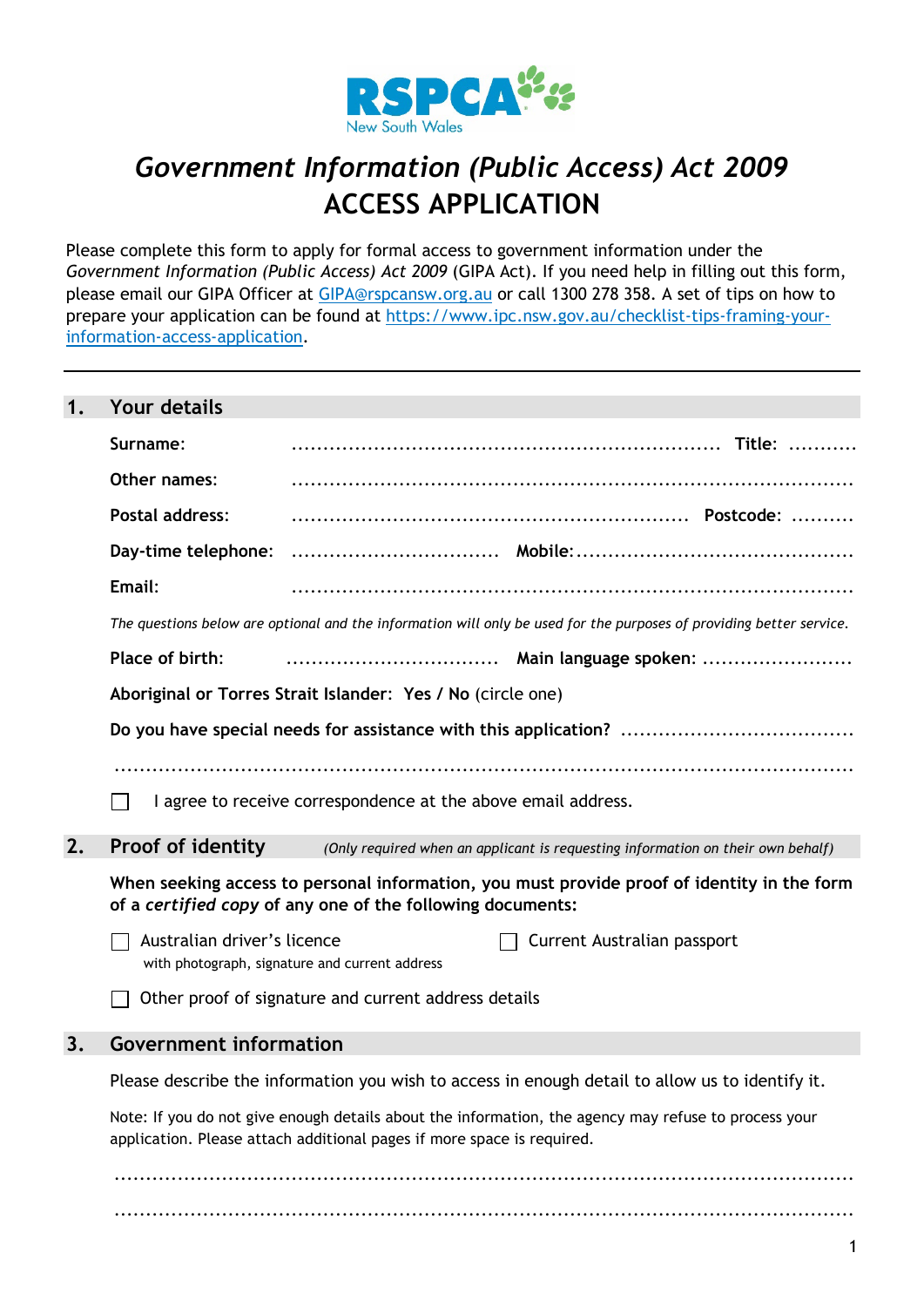|    | Are you seeking personal information? Yes / No (circle one)                                                                                                                                                                                                                                |
|----|--------------------------------------------------------------------------------------------------------------------------------------------------------------------------------------------------------------------------------------------------------------------------------------------|
|    | If you have applied at any time to another agency for substantially the same information, please                                                                                                                                                                                           |
| 4. | Form of access                                                                                                                                                                                                                                                                             |
|    | How do you wish to access the information?                                                                                                                                                                                                                                                 |
|    | Inspect the document(s)<br>A copy of the document(s)                                                                                                                                                                                                                                       |
|    |                                                                                                                                                                                                                                                                                            |
|    |                                                                                                                                                                                                                                                                                            |
| 5. | <b>Application fee</b>                                                                                                                                                                                                                                                                     |
|    | In accordance with section $41(1)(c)$ of the GIPA Act, your request for information must be<br>accompanied by payment of a \$30.00 application fee. If this fee is not paid, your access<br>application may be invalid. If paying by cheque/money order, please make payable to RSPCA NSW. |
|    | I enclose payment of the \$30.00 application fee by cheque / money order (circle one).                                                                                                                                                                                                     |

|  |  | I have paid the \$30.00 application fee by direct deposit. Date of payment: |
|--|--|-----------------------------------------------------------------------------|
|  |  |                                                                             |
|  |  |                                                                             |

Account name: RSPCA NSW Account number: 800 525 BSB: 032 074 Bank/branch: Westpac Auburn Reference: **GIPA [your surname/organisation]**

### **6. Third party consultation**

Under section 54 of the GIPA Act, if the information you are requesting contains information about another person, business or government agency, RSPCA NSW may be required to consult with third parties before deciding your application. The purpose of this consultation is for RSPCA NSW to determine whether the third party has an objection to disclosure of some, or all, of the information being requested. Please indicate whether you consent to your identity as an applicant being disclosed to the involved third party:

Do you object to this? **Yes** / **No** (circle one)